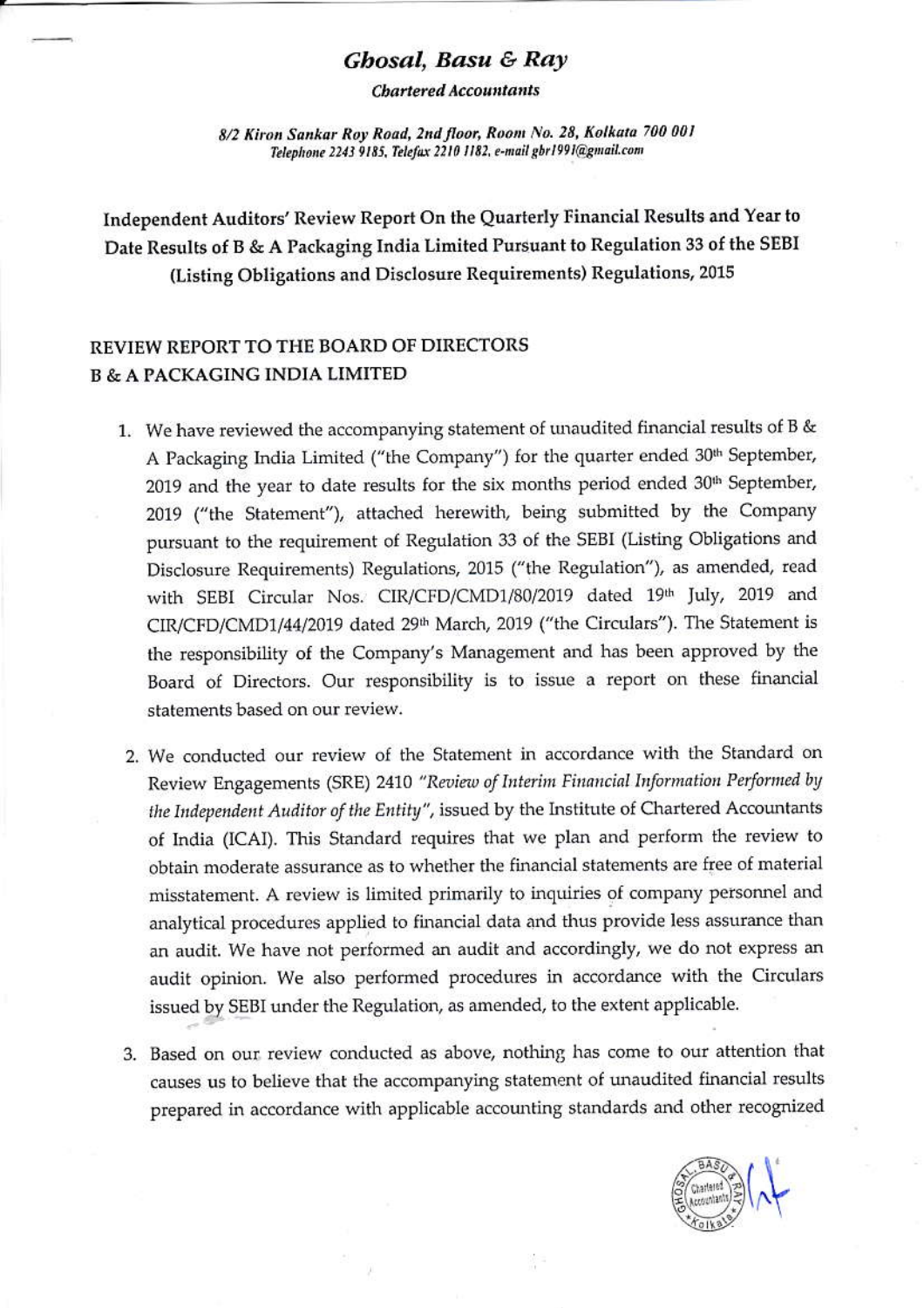it is to be disclosed, or that it contains any material misstatement.

For Ghosal, Basu & Ray Chartered Accountants (FRN: 315080E)

A.Ray Partner

(Membership No. 052204) UDIN: 19052204AAAAAu7335

Kolkata, 13th November, 2019

 $-6$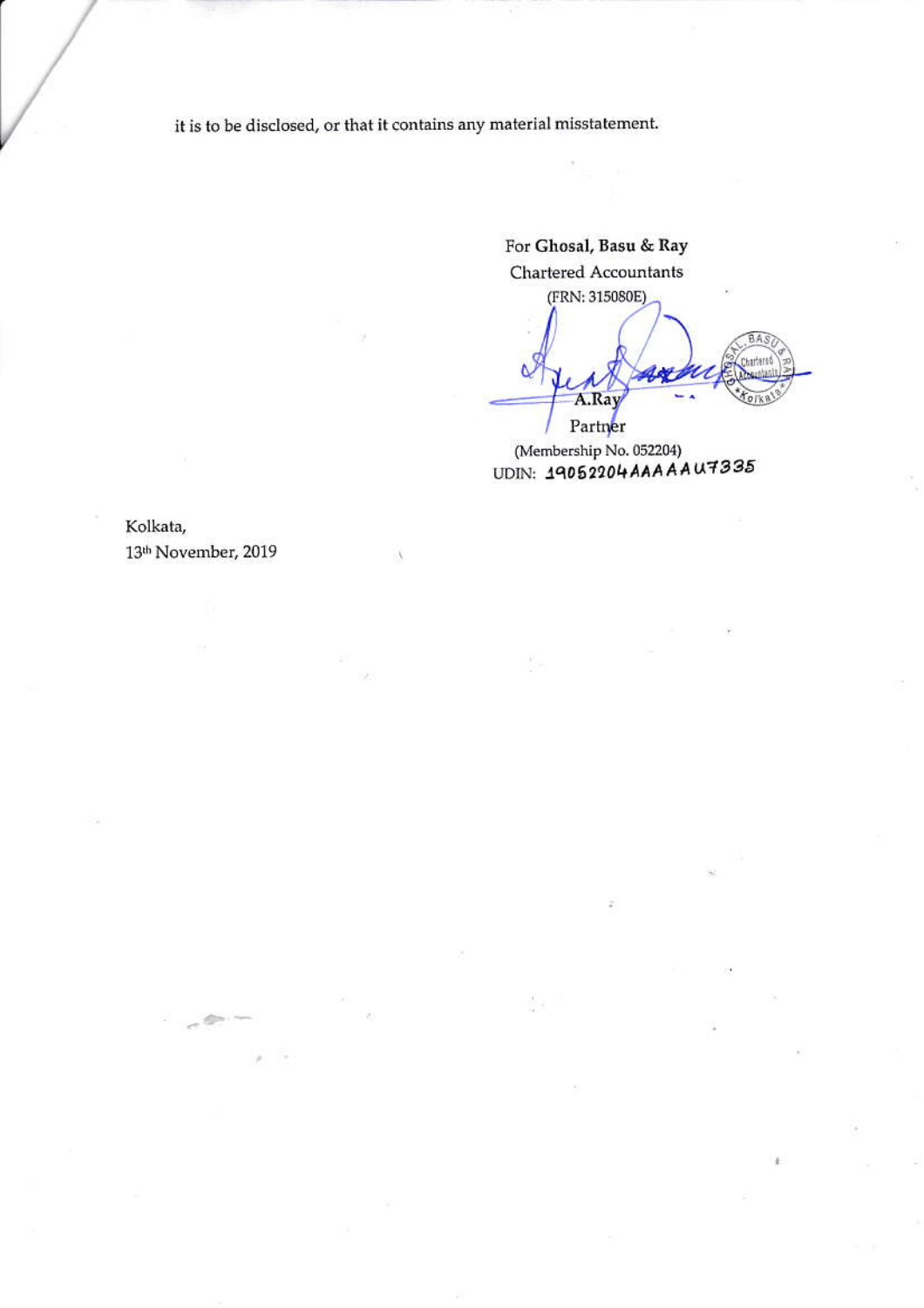### B & A PACKAGING INDIA LIMITED CIN - L21021OR1986PLC001624





Phone: 033 22269582, E-mail: contact@bampl.com, Website: www.bampl.com STATEMENT OF UNAUDITED FINANCIAL RESULTS FOR THE THREE AND SIX MONTHS ENDED 30TH SEPT, 2019

(Rs. in Lacs except where otherwise stated)

| $PART-1$       |                                                                                                                          | Three months ended        |                   |                                        | Six months ended |                                     | Twelve<br>Months<br>ended |  |
|----------------|--------------------------------------------------------------------------------------------------------------------------|---------------------------|-------------------|----------------------------------------|------------------|-------------------------------------|---------------------------|--|
|                | <b>Particulars</b>                                                                                                       | 30th<br>September<br>2019 | 30th June<br>2019 | 30th<br>September<br>2018<br>Unaudited | 30th<br>2019     | 30th<br>September September<br>2018 | 31st March<br>2019        |  |
|                |                                                                                                                          | Unaudited                 | Unaudited         |                                        | Unaudited        | Unaudited                           | Audited                   |  |
| I              | Revenue from operations                                                                                                  | 2,246,80                  | 2013,80           | 1973.78                                | 4260.60          | 3804.50                             | 7168,02                   |  |
| II             | Other Income                                                                                                             | 8.07                      | 3,67              | 7.70                                   | 11.74            | 14.21                               | 69.53                     |  |
| ш              | Total Income (I+II)                                                                                                      | 2254.87                   | 2017.47           | 1981.48                                | 4272.34          | 3818.71                             | 7237.55                   |  |
| IV             | Expenses                                                                                                                 |                           |                   |                                        |                  |                                     |                           |  |
|                | Cost of materials consumed                                                                                               | 1,343.66                  | 1202.15           | 1297.94                                | 2545.81          | 2457.49                             | 4808,52                   |  |
|                | Purchase of Stock-in-Trade                                                                                               |                           |                   |                                        |                  |                                     |                           |  |
|                | (Increase)/Decrease in inventories of Finished Goods,                                                                    | 48.33                     | 61.89             | 41.88                                  | 110.22           | 16.90                               | (169.93)                  |  |
|                | Stock-in-Trade and Work-in-progress                                                                                      |                           |                   |                                        |                  |                                     |                           |  |
|                | <b>Employee Benefit Expense</b><br>€.                                                                                    | 209.10                    | 210.47            | 168.68                                 | 419.57           | 341.40                              | 792.84                    |  |
|                | <b>Excise Duty</b>                                                                                                       |                           |                   |                                        |                  |                                     |                           |  |
|                | Finance costs                                                                                                            | 43.13                     | 43.99             | 48.52                                  | 87.12            | 92.84                               | 190.88                    |  |
|                | Depreciation and amortisation expense                                                                                    | 32.62                     | 33.80             | 36,72                                  | 66.42            | 70.99                               | 144.16                    |  |
|                | Other expenses                                                                                                           | 237.38                    | 177.51            | 176.90                                 | 414.89           | 355.84                              | 751.20                    |  |
|                | Total expenses (IV)                                                                                                      | 1914.22                   | 1729.81           | 1770.64                                | 3644.03          | 3335.46                             | 6517.67                   |  |
| I۷             | Profit before exceptional items and tax (III-IV)                                                                         | 340.65                    | 287.66            | 210.84                                 | 628.31           | 483.25                              | 719.88                    |  |
| ΙVΙ            | <b>Exceptional items</b>                                                                                                 |                           |                   |                                        |                  |                                     |                           |  |
| VII            | Profit/(loss) before tax (V-VI)                                                                                          | 340.65                    | 287.66            | 210.84                                 | 628.31           | 483.25                              | 719.88                    |  |
| VIII           | Tax expense:                                                                                                             |                           |                   |                                        |                  |                                     |                           |  |
|                | (1) Current Tax                                                                                                          | 94.76                     | 80.03             | 60.81                                  | 174.79           | 139,37                              | 206,00                    |  |
|                | (2) Deferred Tax                                                                                                         |                           |                   |                                        | ٠                | $\blacksquare$                      | 33.84                     |  |
|                | (3) Tax related to earlier years                                                                                         |                           |                   |                                        |                  |                                     |                           |  |
| IX             | Profit/(loss) for the period (VII-VIII)                                                                                  | 245.89                    | 207.63            | 150.03                                 | 453.52           | 343.88                              | 480.04                    |  |
| ×              | Other Comprehensive Income                                                                                               |                           |                   |                                        |                  |                                     |                           |  |
| (A)(i)<br>(i)  | Items that will not be reclassified to profit or loss<br>Income Tax relating to items that will not be reclassified to   |                           | ٠                 |                                        |                  |                                     | 1.17                      |  |
|                | profit or loss                                                                                                           | ٠                         | ٠                 |                                        | ۰                |                                     | (0.39)                    |  |
| (B)(i)<br>(ii) | Items that will be reclassified to profit or loss<br>Income Tax relating to items that will be reclassified to profit or | ÷.                        |                   |                                        | ×                |                                     |                           |  |
|                | loss                                                                                                                     | i.                        | ۷                 |                                        | ÷                |                                     |                           |  |
| XI             | Total Comprehensive Income for the period (IX+X) (Comprising                                                             | 245.89                    | 207.63            | 150.03                                 | 453.52           | 343.88                              | 480,82                    |  |
|                | Profit/(Loss) and Other Comprehensive Income for the period)                                                             |                           | 498.03            | 498.03                                 | 498.03           | 498.03                              | 498.03                    |  |
| ХII            | Paid-up equity share capital (face value of Rs. 10/- each)                                                               | 498.03                    |                   |                                        |                  |                                     | 2,384.58                  |  |
| XIII           | Reserve excluding Revaluation Reserve                                                                                    |                           |                   |                                        |                  |                                     |                           |  |
| <b>XIV</b>     | Earnings per equity share                                                                                                | 4.95                      |                   | 3.02                                   | $-9.14$          | 6.93                                | 9.68                      |  |
|                | (1) Basic<br>Rs.                                                                                                         |                           | 4.19              | 3.02                                   | 9.14             | 6.93                                | 9.68                      |  |
|                | Rs.<br>(2) Diluted                                                                                                       | 4.95                      | 4.19              |                                        |                  |                                     |                           |  |
| XIX            | Earnings per equity share (for discontinued operation)                                                                   |                           |                   |                                        |                  | Z,                                  |                           |  |
|                | $(1)$ Basic<br>Rs.                                                                                                       |                           | $\star$           | ٠                                      | a,               | $\overline{\phantom{a}}$            |                           |  |
| XX             | Rs.<br>(2) Diluted<br>Earnings per equity share (for continuing and discontinued<br>operation)                           | ٠                         | ۰                 |                                        |                  |                                     |                           |  |
|                | (1) Basic<br>Rs.                                                                                                         | 4.95                      | 4.19              | 3.02                                   | 9,14             | 6,93                                | 9.68                      |  |
|                | (2) Diluted<br>Rs.                                                                                                       | 4.95                      | 4.19              | 3.02                                   | 9,14             | 6,93                                | 9.68                      |  |



ï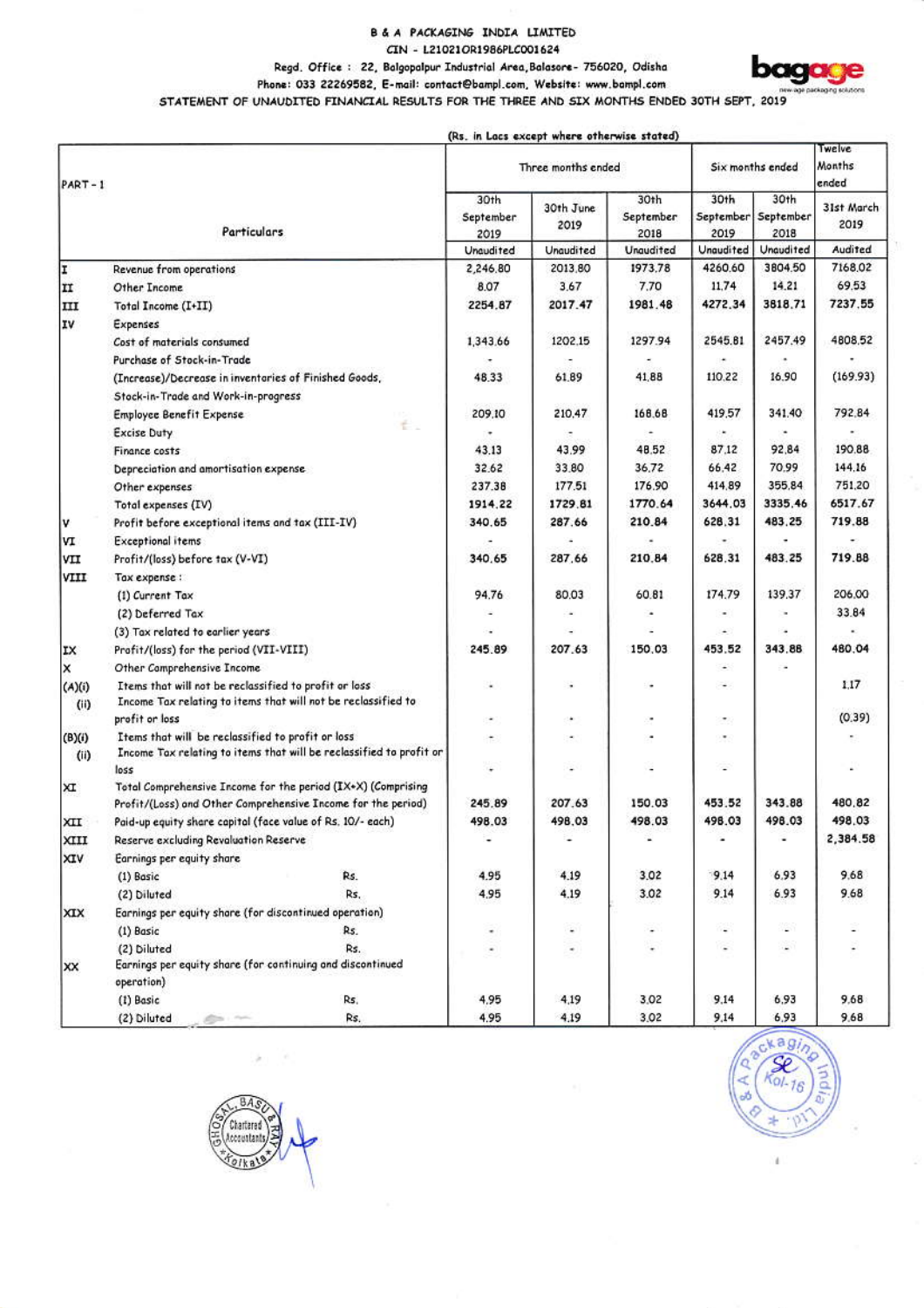#### B & A PACKAGING INDIA LIMITED CIN - L210210R1986PLC001624 Regd. Office : 22, Balgopalpur Industrial Area, Balasore- 756020, Odisha Phone: 033 22269582, E-mail: contact@bampl.com, Website: www.bampl.com



## SEGMENT-WISE REVENUE, RESULTS AND CAPITAL EMPLOYED FOR THE THREE AND SIX MONTHS ENDED 30TH SEPTEMBER, 2019

| PART-2 |                                                            |                                     | Three months ended             |                          |                   | Six months ended                                                         |                    |
|--------|------------------------------------------------------------|-------------------------------------|--------------------------------|--------------------------|-------------------|--------------------------------------------------------------------------|--------------------|
|        | <b>Particulars</b>                                         | 30th September<br>2019<br>Unaudited | 30th June<br>2019<br>Unaudited | 8102<br><b>Unaudited</b> | 2019<br>Unaudited | 30th September 30th September 30th September<br>2018<br><b>Unaudited</b> | 31st March<br>2019 |
|        |                                                            |                                     |                                |                          |                   |                                                                          | Audited            |
| Iı.    | Segment Revenue (Net)                                      |                                     |                                |                          |                   |                                                                          |                    |
|        | (a) Paper Sacks                                            | 1678.91                             | 1438.22                        | 1401.97                  | 3117.13           | 2764.70                                                                  | 5060.58            |
|        | (b) Flexible Laminates                                     | 551.90                              | 565.57                         | 571.81                   | 1117.47           | 1039.80                                                                  | 2,064.16           |
|        | (c) Unallocated                                            | ÷.                                  |                                |                          |                   |                                                                          |                    |
|        | Total                                                      | 2230.81                             | 2003.79                        | 1973.78                  | 4234.60           | 3804.50                                                                  | 7124.74            |
|        | Less : Inter Segment Reverue                               |                                     |                                |                          |                   |                                                                          |                    |
|        | Net Sales/Income from Operations (Note)                    | 2230.81                             | 2003.79                        | 1973.78                  | 4234.60           | 3804.50                                                                  | 7124.74            |
| 2.     | Segment Results [Profit/(Loss) Before Tax & Finance Cost]  |                                     |                                |                          |                   |                                                                          |                    |
|        | (a) Paper Sacks                                            | 281.30                              | 290.68                         | 231.47                   | 571.98            | 500.08                                                                   | 816.04             |
|        | (b) Flexible Laminates                                     | 102.48                              | 40.97                          | 27.89                    | 143.45            | 76.01                                                                    | 94.72              |
|        | Total                                                      | 383.78                              | 331.65                         | 259.36                   | 715.43            | 576.09                                                                   | 910.76             |
|        | Less: Finance costs                                        | 43.13                               | 43.99                          | 48.52                    | 87.12             | 92.84                                                                    | 190.88             |
|        | Profit/(Loss) Before Tax                                   | 340.65                              | 287.66                         | 210.84                   | 628.31            | 483.25                                                                   | 719.88             |
| 13.    | Capital Employed (Segment Assets Less Segment Liabilities) |                                     |                                |                          |                   |                                                                          |                    |
|        | (a) Paper Sacks                                            | 2113.52                             | 2033.95                        | 1735.44                  | 2113.52           | 1735.44                                                                  | 1954.60            |
|        | (b) Flexible Laminates                                     | 1141.73                             | 996.09                         | 1129.24                  | 1141.73           | 1129.24                                                                  | 869.84             |
|        | (c) Unallocated                                            | 47.84                               | 57.05                          | (113.66)                 | 47.84             | (113.88)                                                                 | 58.17              |
|        | Total                                                      | 3303.09                             | 3087.09                        | 2750.80                  | 3303.09           | 2750.80                                                                  | 2882.61            |





 $\sim$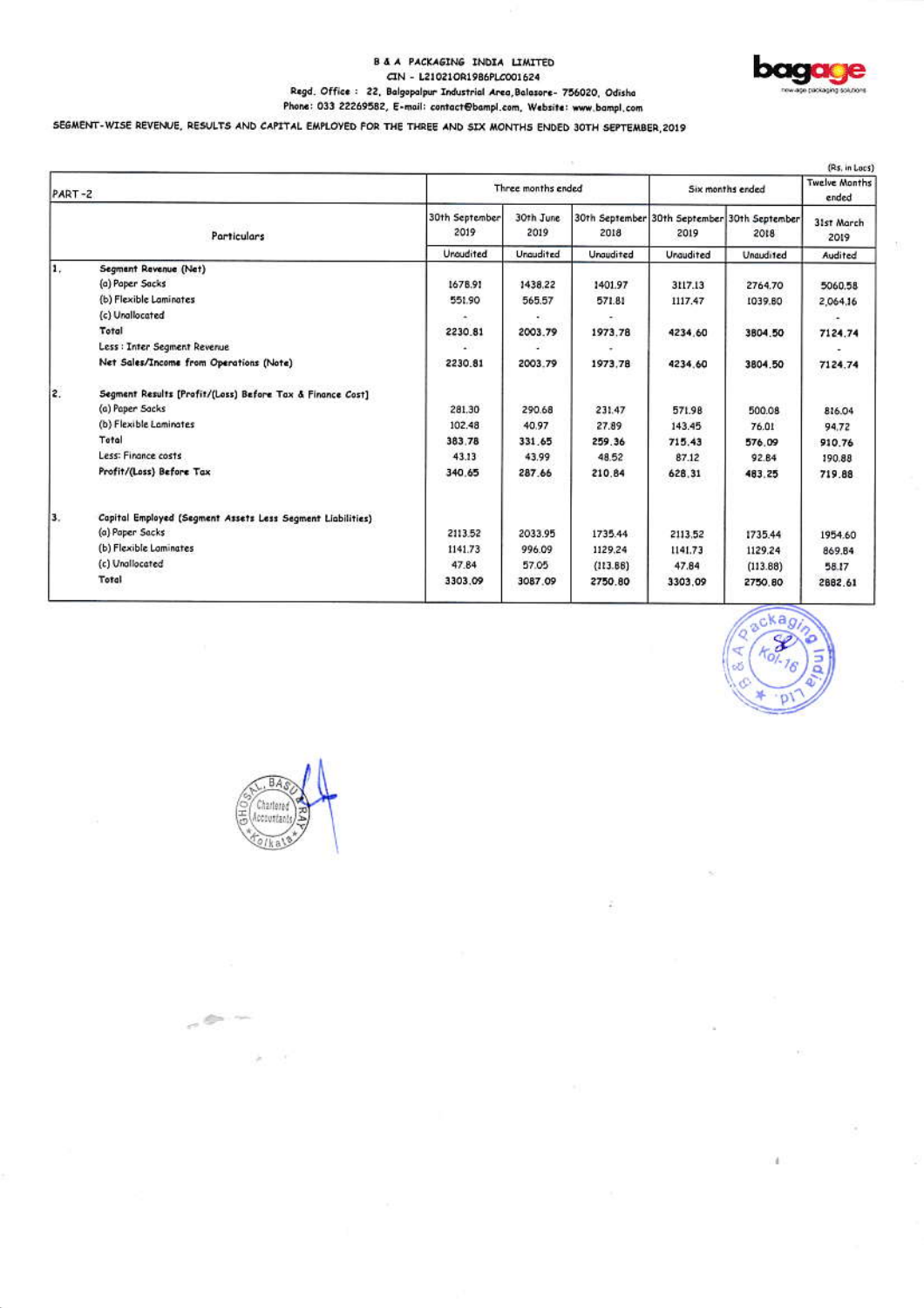

 $101 - 16$ 

## **B&A PACKAGING INDIA LIMITED.** Regd. Office: 22, Balgopalpur Industrial Area, Balasore - 756020, Odisha CIN: L21021OR1986PLC001624, Website: www.bampl.com E-Mail: contact@bampl.com, Contact No.: 91 033 22269582, Fax: 91 033 22651388

| STATEMENT OF ASSETS AND LIABILITIES AS AT 30th September, 2019 |            | (Rs. in Lacs) |
|----------------------------------------------------------------|------------|---------------|
| Part - 3                                                       | 30/09/2019 | 31/03/2019    |
| <b>ASSETS</b>                                                  |            |               |
| <b>Non-current assets</b>                                      |            |               |
| (a) Property, Plant and Equipment                              | 1,701.58   | 1,697.85      |
| (b) Capital work-in-progress                                   | 4.94       | 43.73         |
| (c) Intangible assets (Other than Goodwill)                    | 15.54      | 18.98         |
| (d) Intangible assets under development                        | 11.04      | 11.04         |
| (e) Other non-current assets                                   | 36.80      | 47.13         |
| Sub-total - Non-current assets                                 | 1,769.90   | 1,818.73      |
| <b>Current assets</b>                                          |            |               |
| (a) Inventories                                                | 1,740.75   | 2,351.93      |
| (b) Financial Assets                                           |            |               |
| (i) Trade receivables                                          | 1,869.38   | 1,371.14      |
| (ii) Cash and cash equivalents                                 | 52.39      | 61.36         |
| (iii) Bank balances other than (ii) above                      | 151.90     | 105.17        |
| (iv) Loans                                                     | 6.00       | 5.82          |
| (vi) Other Financial Assets                                    | 0.18       | 1.00          |
| (c) Other current assets                                       | 84.80      | 182.74        |
| Sub-total - Current assets                                     | 3,905.40   | 4,079.16      |
| <b>Total Assets</b>                                            | 5,675.30   | 5,897.89      |
| <b>EQUITY AND LIABILITIES</b>                                  |            |               |
| Equity                                                         |            |               |
| (a) Equity Share capital                                       | 498.03     | 498.03        |
| (b) Other Equity                                               | 2,805.03   | 2,384.58      |
| Sub-total - Equity                                             | 3,303.06   | 2,882.61      |
| <b>LIABILITIES</b>                                             |            |               |
| <b>Non-current liabilities</b>                                 |            |               |
| (a) Financial Liabilities                                      |            |               |
| Borrowings<br>(i)                                              | 287.04     | 302.20        |
| (b) Provisions                                                 | 65.60      | 57.51         |
| (c) Deferred tax liabilities (Net)                             | 212.74     | 212.74        |
| Sub-total - Non-current liabilities                            | 565.38     | 572.45        |
| <b>Current liabilities</b>                                     |            |               |
| (a) Financial Liabilities                                      |            |               |
| (i) Borrowings                                                 | 585.30     | 919.22        |
| (ii) Trade payables                                            | 832.17     | 1,045.94      |
| (iii) Other financial liabilities                              | 140.87     | 165.58        |
| (b) Other current liabilities                                  | 99.27      | 115.73        |
| (c) Provisions                                                 | 20.27      | 41.84         |
| (d) Current Tax Liabilities (Net)                              | 128.98     | 154.52        |
| Sub-total - Current liabilities<br>BAS                         | 1,806.86   | 2,442.83      |
| 61<br><b>Total Equity and Liabilities</b><br>Charlers          | 5,675.30   | 5,897.89      |

Reinard /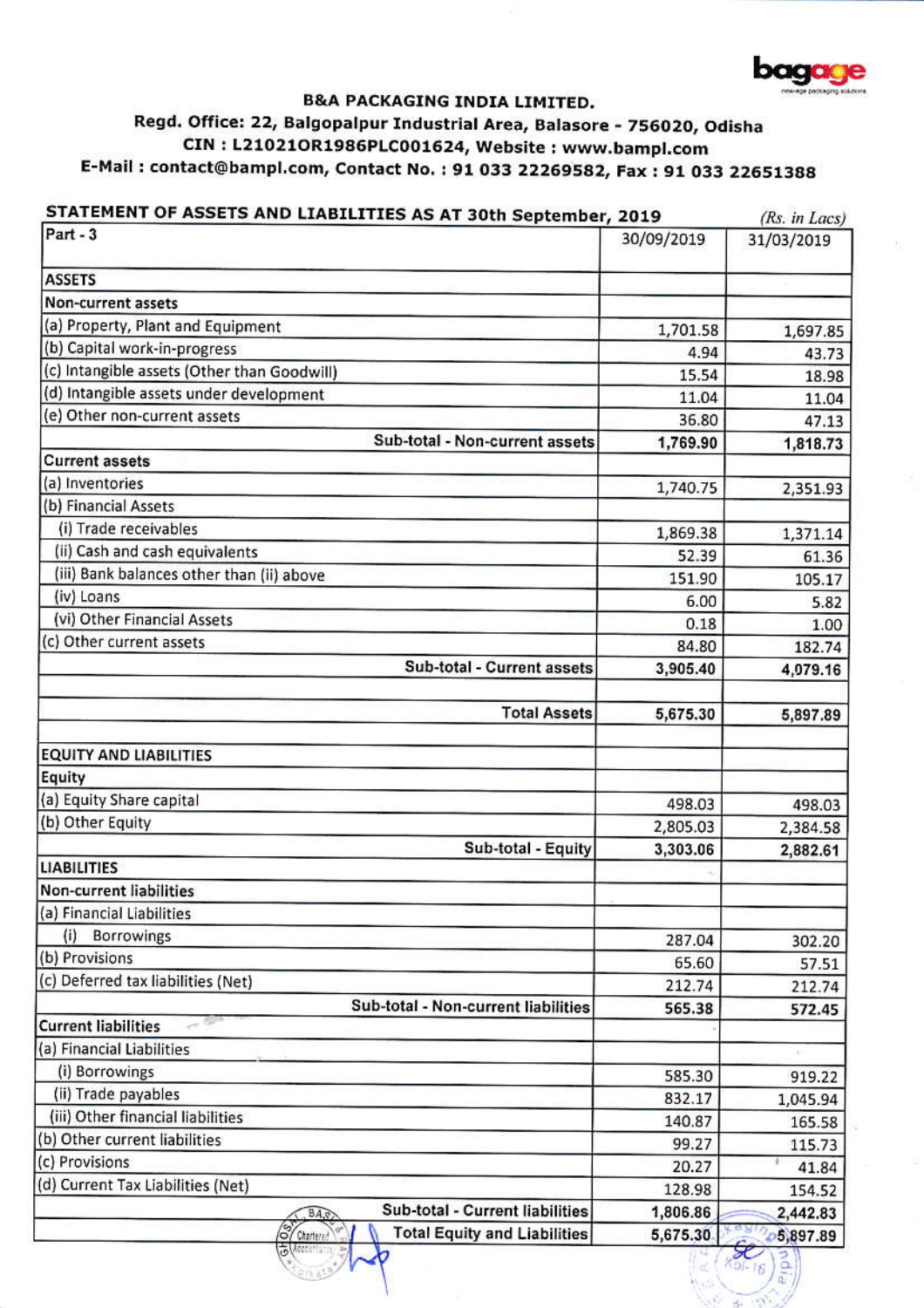

# B & A Packaging (India) Limited<br>(CIN : L210210R1986PLC001624)<br>22, Balgopalpur Industrial Area<br>Balasore, Odisha - 756020

| Cash Flow Statement for the period ended 30th September, 2019 |  |  |  |  |  |
|---------------------------------------------------------------|--|--|--|--|--|
|---------------------------------------------------------------|--|--|--|--|--|

| For the Period ended<br>30th Sept, 2019<br>30th Sept, 2018<br>Profit before Tax<br>628.31<br>483.25<br>Adjustments for :-<br>Depreciation and Amortization Expenses<br>66.42<br>70.99<br>Finance Cost (considered in Financing Activities)<br>87.12<br>92.84<br>Interest Income (considered in Investing Activities)<br>(3.07)<br>(2.01)<br>Increase / (Decrease) in Non-Current Provisions<br>8.09<br>2.46<br>Bad debts written off<br>×<br>Loss on sale of assets<br>4.93<br>٠<br>Liabilities no longer required written off<br>$\overline{\phantom{a}}$<br>Actuarial Gain / (Loss) on defined benefit obligations<br>$\bullet$<br>791.80<br>647.53<br>Changes in Operating Assets & Liabilities :-<br>(Increase) / Decrease in Inventories<br>611.18<br>76.45<br>(Increase) / Decrease in Trade Receivables<br>(498.24)<br>(196.21)<br>(Increase) / Decrease in Current Loans<br>(0.18)<br>0.41<br>(Increase) / Decrease in Other Non-Current Assets<br>10.33<br>(5.28)<br>(Increase) / Decrease in Other Current Assets<br>97.94<br>(56.00)<br>(Increase) / Decrease in Other Current Financial Assets<br>0.82<br>1.70<br>Increase / (Decrease) in Trade Payables<br>(213.77)<br>(183, 32)<br>Increase / (Decrease) in Current Other Financial Liabilities<br>(24.71)<br>(16.09)<br>Increase / (Decrease) in Other Current Liabilities<br>(16.46)<br>(9.57)<br>Increase / (Decrease) in Current Provisions<br>(21.57)<br>(2.27)<br>737.14<br>257.35<br>Less : Income Taxes Paid (Net of Refund, if any)<br>200.30<br>103.51<br>Cash Generated from / (utilised in) Operating Activities (A)<br>536.84<br>153,84<br>Purchase of Property, Plant & Equipment and Intangible Assets (including changes in CWIP & Intangible Assets under<br>development)<br>(36.05)<br>(124.20)<br>Insurance Claim Received<br>Interest Income<br>3.07<br>2.01<br>(Investment in)/ Redemption of Current Bank Deposits<br>(44.94)<br>5.82<br>Cash Generated from / (utilised in) Investing Activities (B)<br>(77.92)<br>(116.37)<br>C. Cash Flow from Financing Activities<br>Increase / (Decrease) in Non-Current Borrowings<br>(15.16)<br>115.61<br><b>Finance Cost</b><br>(87.12)<br>(92.84)<br>Dividend Paid<br>(24.80)<br>(24.80)<br>Dividend Distribution Tax paid<br>(5.10)<br>Amounts deposited in Unpaid Dividend Bank Accounts<br>(1.79)<br>0.81<br>Cash Generated from / (utilised in) Financing Activities (C)<br>(133.97)<br>(1.22)<br>Net Increase in Cash & Cash Equivalents [(A) + (B) + (C) ]<br>324.95<br>36.25<br>Add: Cash and Cash Equivalents at the beginning of the year (Refer Note Below)<br>(857, 86)<br>(783.12)<br>Cash and Cash Equivalents at the end of the year (Refer Note Below)<br>(532.91)<br>(746.87)<br>Cash and Cash Equivalent as per Balance Sheet at the beginning of the year<br>61.36<br>65.03<br>Less :- Current Borrowings as per Balance Sheet at the beginning of the year<br>(919.22)<br>(848.15)<br>Cash and Cash Equivalents at the beginning of the year as per Cash Flow Statement<br>(857.86)<br>(783.12)<br>Cash and Cash Equivalent as per Balance Sheet at the end of the year<br>52.39<br>46.15<br>Less :- Current Borrowings as per Balance Sheet at the end of the year<br>(585.30)<br>(793.02)<br>Cash and Cash Equivalents at the end of the year as per Cash Flow Statement<br>(532.91)<br>(746.87) |                                               | × |                      |
|------------------------------------------------------------------------------------------------------------------------------------------------------------------------------------------------------------------------------------------------------------------------------------------------------------------------------------------------------------------------------------------------------------------------------------------------------------------------------------------------------------------------------------------------------------------------------------------------------------------------------------------------------------------------------------------------------------------------------------------------------------------------------------------------------------------------------------------------------------------------------------------------------------------------------------------------------------------------------------------------------------------------------------------------------------------------------------------------------------------------------------------------------------------------------------------------------------------------------------------------------------------------------------------------------------------------------------------------------------------------------------------------------------------------------------------------------------------------------------------------------------------------------------------------------------------------------------------------------------------------------------------------------------------------------------------------------------------------------------------------------------------------------------------------------------------------------------------------------------------------------------------------------------------------------------------------------------------------------------------------------------------------------------------------------------------------------------------------------------------------------------------------------------------------------------------------------------------------------------------------------------------------------------------------------------------------------------------------------------------------------------------------------------------------------------------------------------------------------------------------------------------------------------------------------------------------------------------------------------------------------------------------------------------------------------------------------------------------------------------------------------------------------------------------------------------------------------------------------------------------------------------------------------------------------------------------------------------------------------------------------------------------------------------------------------------------------------------------------------------------------------------------------------------------------------------------------------------------------------------------------------------------------------------------------------------------------------------------------|-----------------------------------------------|---|----------------------|
|                                                                                                                                                                                                                                                                                                                                                                                                                                                                                                                                                                                                                                                                                                                                                                                                                                                                                                                                                                                                                                                                                                                                                                                                                                                                                                                                                                                                                                                                                                                                                                                                                                                                                                                                                                                                                                                                                                                                                                                                                                                                                                                                                                                                                                                                                                                                                                                                                                                                                                                                                                                                                                                                                                                                                                                                                                                                                                                                                                                                                                                                                                                                                                                                                                                                                                                                                      |                                               |   | For the Period ended |
|                                                                                                                                                                                                                                                                                                                                                                                                                                                                                                                                                                                                                                                                                                                                                                                                                                                                                                                                                                                                                                                                                                                                                                                                                                                                                                                                                                                                                                                                                                                                                                                                                                                                                                                                                                                                                                                                                                                                                                                                                                                                                                                                                                                                                                                                                                                                                                                                                                                                                                                                                                                                                                                                                                                                                                                                                                                                                                                                                                                                                                                                                                                                                                                                                                                                                                                                                      | A. Cash Flow from Operating Activities        |   |                      |
|                                                                                                                                                                                                                                                                                                                                                                                                                                                                                                                                                                                                                                                                                                                                                                                                                                                                                                                                                                                                                                                                                                                                                                                                                                                                                                                                                                                                                                                                                                                                                                                                                                                                                                                                                                                                                                                                                                                                                                                                                                                                                                                                                                                                                                                                                                                                                                                                                                                                                                                                                                                                                                                                                                                                                                                                                                                                                                                                                                                                                                                                                                                                                                                                                                                                                                                                                      |                                               |   |                      |
|                                                                                                                                                                                                                                                                                                                                                                                                                                                                                                                                                                                                                                                                                                                                                                                                                                                                                                                                                                                                                                                                                                                                                                                                                                                                                                                                                                                                                                                                                                                                                                                                                                                                                                                                                                                                                                                                                                                                                                                                                                                                                                                                                                                                                                                                                                                                                                                                                                                                                                                                                                                                                                                                                                                                                                                                                                                                                                                                                                                                                                                                                                                                                                                                                                                                                                                                                      |                                               |   |                      |
|                                                                                                                                                                                                                                                                                                                                                                                                                                                                                                                                                                                                                                                                                                                                                                                                                                                                                                                                                                                                                                                                                                                                                                                                                                                                                                                                                                                                                                                                                                                                                                                                                                                                                                                                                                                                                                                                                                                                                                                                                                                                                                                                                                                                                                                                                                                                                                                                                                                                                                                                                                                                                                                                                                                                                                                                                                                                                                                                                                                                                                                                                                                                                                                                                                                                                                                                                      |                                               |   |                      |
|                                                                                                                                                                                                                                                                                                                                                                                                                                                                                                                                                                                                                                                                                                                                                                                                                                                                                                                                                                                                                                                                                                                                                                                                                                                                                                                                                                                                                                                                                                                                                                                                                                                                                                                                                                                                                                                                                                                                                                                                                                                                                                                                                                                                                                                                                                                                                                                                                                                                                                                                                                                                                                                                                                                                                                                                                                                                                                                                                                                                                                                                                                                                                                                                                                                                                                                                                      |                                               |   |                      |
|                                                                                                                                                                                                                                                                                                                                                                                                                                                                                                                                                                                                                                                                                                                                                                                                                                                                                                                                                                                                                                                                                                                                                                                                                                                                                                                                                                                                                                                                                                                                                                                                                                                                                                                                                                                                                                                                                                                                                                                                                                                                                                                                                                                                                                                                                                                                                                                                                                                                                                                                                                                                                                                                                                                                                                                                                                                                                                                                                                                                                                                                                                                                                                                                                                                                                                                                                      |                                               |   |                      |
|                                                                                                                                                                                                                                                                                                                                                                                                                                                                                                                                                                                                                                                                                                                                                                                                                                                                                                                                                                                                                                                                                                                                                                                                                                                                                                                                                                                                                                                                                                                                                                                                                                                                                                                                                                                                                                                                                                                                                                                                                                                                                                                                                                                                                                                                                                                                                                                                                                                                                                                                                                                                                                                                                                                                                                                                                                                                                                                                                                                                                                                                                                                                                                                                                                                                                                                                                      |                                               |   |                      |
|                                                                                                                                                                                                                                                                                                                                                                                                                                                                                                                                                                                                                                                                                                                                                                                                                                                                                                                                                                                                                                                                                                                                                                                                                                                                                                                                                                                                                                                                                                                                                                                                                                                                                                                                                                                                                                                                                                                                                                                                                                                                                                                                                                                                                                                                                                                                                                                                                                                                                                                                                                                                                                                                                                                                                                                                                                                                                                                                                                                                                                                                                                                                                                                                                                                                                                                                                      |                                               |   |                      |
|                                                                                                                                                                                                                                                                                                                                                                                                                                                                                                                                                                                                                                                                                                                                                                                                                                                                                                                                                                                                                                                                                                                                                                                                                                                                                                                                                                                                                                                                                                                                                                                                                                                                                                                                                                                                                                                                                                                                                                                                                                                                                                                                                                                                                                                                                                                                                                                                                                                                                                                                                                                                                                                                                                                                                                                                                                                                                                                                                                                                                                                                                                                                                                                                                                                                                                                                                      |                                               |   |                      |
|                                                                                                                                                                                                                                                                                                                                                                                                                                                                                                                                                                                                                                                                                                                                                                                                                                                                                                                                                                                                                                                                                                                                                                                                                                                                                                                                                                                                                                                                                                                                                                                                                                                                                                                                                                                                                                                                                                                                                                                                                                                                                                                                                                                                                                                                                                                                                                                                                                                                                                                                                                                                                                                                                                                                                                                                                                                                                                                                                                                                                                                                                                                                                                                                                                                                                                                                                      |                                               |   |                      |
|                                                                                                                                                                                                                                                                                                                                                                                                                                                                                                                                                                                                                                                                                                                                                                                                                                                                                                                                                                                                                                                                                                                                                                                                                                                                                                                                                                                                                                                                                                                                                                                                                                                                                                                                                                                                                                                                                                                                                                                                                                                                                                                                                                                                                                                                                                                                                                                                                                                                                                                                                                                                                                                                                                                                                                                                                                                                                                                                                                                                                                                                                                                                                                                                                                                                                                                                                      |                                               |   |                      |
|                                                                                                                                                                                                                                                                                                                                                                                                                                                                                                                                                                                                                                                                                                                                                                                                                                                                                                                                                                                                                                                                                                                                                                                                                                                                                                                                                                                                                                                                                                                                                                                                                                                                                                                                                                                                                                                                                                                                                                                                                                                                                                                                                                                                                                                                                                                                                                                                                                                                                                                                                                                                                                                                                                                                                                                                                                                                                                                                                                                                                                                                                                                                                                                                                                                                                                                                                      |                                               |   |                      |
|                                                                                                                                                                                                                                                                                                                                                                                                                                                                                                                                                                                                                                                                                                                                                                                                                                                                                                                                                                                                                                                                                                                                                                                                                                                                                                                                                                                                                                                                                                                                                                                                                                                                                                                                                                                                                                                                                                                                                                                                                                                                                                                                                                                                                                                                                                                                                                                                                                                                                                                                                                                                                                                                                                                                                                                                                                                                                                                                                                                                                                                                                                                                                                                                                                                                                                                                                      |                                               |   |                      |
|                                                                                                                                                                                                                                                                                                                                                                                                                                                                                                                                                                                                                                                                                                                                                                                                                                                                                                                                                                                                                                                                                                                                                                                                                                                                                                                                                                                                                                                                                                                                                                                                                                                                                                                                                                                                                                                                                                                                                                                                                                                                                                                                                                                                                                                                                                                                                                                                                                                                                                                                                                                                                                                                                                                                                                                                                                                                                                                                                                                                                                                                                                                                                                                                                                                                                                                                                      |                                               |   |                      |
|                                                                                                                                                                                                                                                                                                                                                                                                                                                                                                                                                                                                                                                                                                                                                                                                                                                                                                                                                                                                                                                                                                                                                                                                                                                                                                                                                                                                                                                                                                                                                                                                                                                                                                                                                                                                                                                                                                                                                                                                                                                                                                                                                                                                                                                                                                                                                                                                                                                                                                                                                                                                                                                                                                                                                                                                                                                                                                                                                                                                                                                                                                                                                                                                                                                                                                                                                      |                                               |   |                      |
|                                                                                                                                                                                                                                                                                                                                                                                                                                                                                                                                                                                                                                                                                                                                                                                                                                                                                                                                                                                                                                                                                                                                                                                                                                                                                                                                                                                                                                                                                                                                                                                                                                                                                                                                                                                                                                                                                                                                                                                                                                                                                                                                                                                                                                                                                                                                                                                                                                                                                                                                                                                                                                                                                                                                                                                                                                                                                                                                                                                                                                                                                                                                                                                                                                                                                                                                                      |                                               |   |                      |
|                                                                                                                                                                                                                                                                                                                                                                                                                                                                                                                                                                                                                                                                                                                                                                                                                                                                                                                                                                                                                                                                                                                                                                                                                                                                                                                                                                                                                                                                                                                                                                                                                                                                                                                                                                                                                                                                                                                                                                                                                                                                                                                                                                                                                                                                                                                                                                                                                                                                                                                                                                                                                                                                                                                                                                                                                                                                                                                                                                                                                                                                                                                                                                                                                                                                                                                                                      |                                               |   |                      |
|                                                                                                                                                                                                                                                                                                                                                                                                                                                                                                                                                                                                                                                                                                                                                                                                                                                                                                                                                                                                                                                                                                                                                                                                                                                                                                                                                                                                                                                                                                                                                                                                                                                                                                                                                                                                                                                                                                                                                                                                                                                                                                                                                                                                                                                                                                                                                                                                                                                                                                                                                                                                                                                                                                                                                                                                                                                                                                                                                                                                                                                                                                                                                                                                                                                                                                                                                      |                                               |   |                      |
|                                                                                                                                                                                                                                                                                                                                                                                                                                                                                                                                                                                                                                                                                                                                                                                                                                                                                                                                                                                                                                                                                                                                                                                                                                                                                                                                                                                                                                                                                                                                                                                                                                                                                                                                                                                                                                                                                                                                                                                                                                                                                                                                                                                                                                                                                                                                                                                                                                                                                                                                                                                                                                                                                                                                                                                                                                                                                                                                                                                                                                                                                                                                                                                                                                                                                                                                                      |                                               |   |                      |
|                                                                                                                                                                                                                                                                                                                                                                                                                                                                                                                                                                                                                                                                                                                                                                                                                                                                                                                                                                                                                                                                                                                                                                                                                                                                                                                                                                                                                                                                                                                                                                                                                                                                                                                                                                                                                                                                                                                                                                                                                                                                                                                                                                                                                                                                                                                                                                                                                                                                                                                                                                                                                                                                                                                                                                                                                                                                                                                                                                                                                                                                                                                                                                                                                                                                                                                                                      |                                               |   |                      |
|                                                                                                                                                                                                                                                                                                                                                                                                                                                                                                                                                                                                                                                                                                                                                                                                                                                                                                                                                                                                                                                                                                                                                                                                                                                                                                                                                                                                                                                                                                                                                                                                                                                                                                                                                                                                                                                                                                                                                                                                                                                                                                                                                                                                                                                                                                                                                                                                                                                                                                                                                                                                                                                                                                                                                                                                                                                                                                                                                                                                                                                                                                                                                                                                                                                                                                                                                      |                                               |   |                      |
|                                                                                                                                                                                                                                                                                                                                                                                                                                                                                                                                                                                                                                                                                                                                                                                                                                                                                                                                                                                                                                                                                                                                                                                                                                                                                                                                                                                                                                                                                                                                                                                                                                                                                                                                                                                                                                                                                                                                                                                                                                                                                                                                                                                                                                                                                                                                                                                                                                                                                                                                                                                                                                                                                                                                                                                                                                                                                                                                                                                                                                                                                                                                                                                                                                                                                                                                                      |                                               |   |                      |
|                                                                                                                                                                                                                                                                                                                                                                                                                                                                                                                                                                                                                                                                                                                                                                                                                                                                                                                                                                                                                                                                                                                                                                                                                                                                                                                                                                                                                                                                                                                                                                                                                                                                                                                                                                                                                                                                                                                                                                                                                                                                                                                                                                                                                                                                                                                                                                                                                                                                                                                                                                                                                                                                                                                                                                                                                                                                                                                                                                                                                                                                                                                                                                                                                                                                                                                                                      |                                               |   |                      |
|                                                                                                                                                                                                                                                                                                                                                                                                                                                                                                                                                                                                                                                                                                                                                                                                                                                                                                                                                                                                                                                                                                                                                                                                                                                                                                                                                                                                                                                                                                                                                                                                                                                                                                                                                                                                                                                                                                                                                                                                                                                                                                                                                                                                                                                                                                                                                                                                                                                                                                                                                                                                                                                                                                                                                                                                                                                                                                                                                                                                                                                                                                                                                                                                                                                                                                                                                      |                                               |   |                      |
|                                                                                                                                                                                                                                                                                                                                                                                                                                                                                                                                                                                                                                                                                                                                                                                                                                                                                                                                                                                                                                                                                                                                                                                                                                                                                                                                                                                                                                                                                                                                                                                                                                                                                                                                                                                                                                                                                                                                                                                                                                                                                                                                                                                                                                                                                                                                                                                                                                                                                                                                                                                                                                                                                                                                                                                                                                                                                                                                                                                                                                                                                                                                                                                                                                                                                                                                                      |                                               |   |                      |
|                                                                                                                                                                                                                                                                                                                                                                                                                                                                                                                                                                                                                                                                                                                                                                                                                                                                                                                                                                                                                                                                                                                                                                                                                                                                                                                                                                                                                                                                                                                                                                                                                                                                                                                                                                                                                                                                                                                                                                                                                                                                                                                                                                                                                                                                                                                                                                                                                                                                                                                                                                                                                                                                                                                                                                                                                                                                                                                                                                                                                                                                                                                                                                                                                                                                                                                                                      |                                               |   |                      |
|                                                                                                                                                                                                                                                                                                                                                                                                                                                                                                                                                                                                                                                                                                                                                                                                                                                                                                                                                                                                                                                                                                                                                                                                                                                                                                                                                                                                                                                                                                                                                                                                                                                                                                                                                                                                                                                                                                                                                                                                                                                                                                                                                                                                                                                                                                                                                                                                                                                                                                                                                                                                                                                                                                                                                                                                                                                                                                                                                                                                                                                                                                                                                                                                                                                                                                                                                      |                                               |   |                      |
|                                                                                                                                                                                                                                                                                                                                                                                                                                                                                                                                                                                                                                                                                                                                                                                                                                                                                                                                                                                                                                                                                                                                                                                                                                                                                                                                                                                                                                                                                                                                                                                                                                                                                                                                                                                                                                                                                                                                                                                                                                                                                                                                                                                                                                                                                                                                                                                                                                                                                                                                                                                                                                                                                                                                                                                                                                                                                                                                                                                                                                                                                                                                                                                                                                                                                                                                                      | <b>B. Cash Flow from Investing Activities</b> |   |                      |
|                                                                                                                                                                                                                                                                                                                                                                                                                                                                                                                                                                                                                                                                                                                                                                                                                                                                                                                                                                                                                                                                                                                                                                                                                                                                                                                                                                                                                                                                                                                                                                                                                                                                                                                                                                                                                                                                                                                                                                                                                                                                                                                                                                                                                                                                                                                                                                                                                                                                                                                                                                                                                                                                                                                                                                                                                                                                                                                                                                                                                                                                                                                                                                                                                                                                                                                                                      |                                               |   |                      |
|                                                                                                                                                                                                                                                                                                                                                                                                                                                                                                                                                                                                                                                                                                                                                                                                                                                                                                                                                                                                                                                                                                                                                                                                                                                                                                                                                                                                                                                                                                                                                                                                                                                                                                                                                                                                                                                                                                                                                                                                                                                                                                                                                                                                                                                                                                                                                                                                                                                                                                                                                                                                                                                                                                                                                                                                                                                                                                                                                                                                                                                                                                                                                                                                                                                                                                                                                      |                                               |   |                      |
|                                                                                                                                                                                                                                                                                                                                                                                                                                                                                                                                                                                                                                                                                                                                                                                                                                                                                                                                                                                                                                                                                                                                                                                                                                                                                                                                                                                                                                                                                                                                                                                                                                                                                                                                                                                                                                                                                                                                                                                                                                                                                                                                                                                                                                                                                                                                                                                                                                                                                                                                                                                                                                                                                                                                                                                                                                                                                                                                                                                                                                                                                                                                                                                                                                                                                                                                                      |                                               |   |                      |
|                                                                                                                                                                                                                                                                                                                                                                                                                                                                                                                                                                                                                                                                                                                                                                                                                                                                                                                                                                                                                                                                                                                                                                                                                                                                                                                                                                                                                                                                                                                                                                                                                                                                                                                                                                                                                                                                                                                                                                                                                                                                                                                                                                                                                                                                                                                                                                                                                                                                                                                                                                                                                                                                                                                                                                                                                                                                                                                                                                                                                                                                                                                                                                                                                                                                                                                                                      |                                               |   |                      |
|                                                                                                                                                                                                                                                                                                                                                                                                                                                                                                                                                                                                                                                                                                                                                                                                                                                                                                                                                                                                                                                                                                                                                                                                                                                                                                                                                                                                                                                                                                                                                                                                                                                                                                                                                                                                                                                                                                                                                                                                                                                                                                                                                                                                                                                                                                                                                                                                                                                                                                                                                                                                                                                                                                                                                                                                                                                                                                                                                                                                                                                                                                                                                                                                                                                                                                                                                      |                                               |   |                      |
|                                                                                                                                                                                                                                                                                                                                                                                                                                                                                                                                                                                                                                                                                                                                                                                                                                                                                                                                                                                                                                                                                                                                                                                                                                                                                                                                                                                                                                                                                                                                                                                                                                                                                                                                                                                                                                                                                                                                                                                                                                                                                                                                                                                                                                                                                                                                                                                                                                                                                                                                                                                                                                                                                                                                                                                                                                                                                                                                                                                                                                                                                                                                                                                                                                                                                                                                                      |                                               |   |                      |
|                                                                                                                                                                                                                                                                                                                                                                                                                                                                                                                                                                                                                                                                                                                                                                                                                                                                                                                                                                                                                                                                                                                                                                                                                                                                                                                                                                                                                                                                                                                                                                                                                                                                                                                                                                                                                                                                                                                                                                                                                                                                                                                                                                                                                                                                                                                                                                                                                                                                                                                                                                                                                                                                                                                                                                                                                                                                                                                                                                                                                                                                                                                                                                                                                                                                                                                                                      |                                               |   |                      |
|                                                                                                                                                                                                                                                                                                                                                                                                                                                                                                                                                                                                                                                                                                                                                                                                                                                                                                                                                                                                                                                                                                                                                                                                                                                                                                                                                                                                                                                                                                                                                                                                                                                                                                                                                                                                                                                                                                                                                                                                                                                                                                                                                                                                                                                                                                                                                                                                                                                                                                                                                                                                                                                                                                                                                                                                                                                                                                                                                                                                                                                                                                                                                                                                                                                                                                                                                      |                                               |   |                      |
|                                                                                                                                                                                                                                                                                                                                                                                                                                                                                                                                                                                                                                                                                                                                                                                                                                                                                                                                                                                                                                                                                                                                                                                                                                                                                                                                                                                                                                                                                                                                                                                                                                                                                                                                                                                                                                                                                                                                                                                                                                                                                                                                                                                                                                                                                                                                                                                                                                                                                                                                                                                                                                                                                                                                                                                                                                                                                                                                                                                                                                                                                                                                                                                                                                                                                                                                                      |                                               |   |                      |
|                                                                                                                                                                                                                                                                                                                                                                                                                                                                                                                                                                                                                                                                                                                                                                                                                                                                                                                                                                                                                                                                                                                                                                                                                                                                                                                                                                                                                                                                                                                                                                                                                                                                                                                                                                                                                                                                                                                                                                                                                                                                                                                                                                                                                                                                                                                                                                                                                                                                                                                                                                                                                                                                                                                                                                                                                                                                                                                                                                                                                                                                                                                                                                                                                                                                                                                                                      |                                               |   |                      |
|                                                                                                                                                                                                                                                                                                                                                                                                                                                                                                                                                                                                                                                                                                                                                                                                                                                                                                                                                                                                                                                                                                                                                                                                                                                                                                                                                                                                                                                                                                                                                                                                                                                                                                                                                                                                                                                                                                                                                                                                                                                                                                                                                                                                                                                                                                                                                                                                                                                                                                                                                                                                                                                                                                                                                                                                                                                                                                                                                                                                                                                                                                                                                                                                                                                                                                                                                      |                                               |   |                      |
|                                                                                                                                                                                                                                                                                                                                                                                                                                                                                                                                                                                                                                                                                                                                                                                                                                                                                                                                                                                                                                                                                                                                                                                                                                                                                                                                                                                                                                                                                                                                                                                                                                                                                                                                                                                                                                                                                                                                                                                                                                                                                                                                                                                                                                                                                                                                                                                                                                                                                                                                                                                                                                                                                                                                                                                                                                                                                                                                                                                                                                                                                                                                                                                                                                                                                                                                                      |                                               |   |                      |
|                                                                                                                                                                                                                                                                                                                                                                                                                                                                                                                                                                                                                                                                                                                                                                                                                                                                                                                                                                                                                                                                                                                                                                                                                                                                                                                                                                                                                                                                                                                                                                                                                                                                                                                                                                                                                                                                                                                                                                                                                                                                                                                                                                                                                                                                                                                                                                                                                                                                                                                                                                                                                                                                                                                                                                                                                                                                                                                                                                                                                                                                                                                                                                                                                                                                                                                                                      |                                               |   |                      |
|                                                                                                                                                                                                                                                                                                                                                                                                                                                                                                                                                                                                                                                                                                                                                                                                                                                                                                                                                                                                                                                                                                                                                                                                                                                                                                                                                                                                                                                                                                                                                                                                                                                                                                                                                                                                                                                                                                                                                                                                                                                                                                                                                                                                                                                                                                                                                                                                                                                                                                                                                                                                                                                                                                                                                                                                                                                                                                                                                                                                                                                                                                                                                                                                                                                                                                                                                      |                                               |   |                      |
|                                                                                                                                                                                                                                                                                                                                                                                                                                                                                                                                                                                                                                                                                                                                                                                                                                                                                                                                                                                                                                                                                                                                                                                                                                                                                                                                                                                                                                                                                                                                                                                                                                                                                                                                                                                                                                                                                                                                                                                                                                                                                                                                                                                                                                                                                                                                                                                                                                                                                                                                                                                                                                                                                                                                                                                                                                                                                                                                                                                                                                                                                                                                                                                                                                                                                                                                                      |                                               |   |                      |
|                                                                                                                                                                                                                                                                                                                                                                                                                                                                                                                                                                                                                                                                                                                                                                                                                                                                                                                                                                                                                                                                                                                                                                                                                                                                                                                                                                                                                                                                                                                                                                                                                                                                                                                                                                                                                                                                                                                                                                                                                                                                                                                                                                                                                                                                                                                                                                                                                                                                                                                                                                                                                                                                                                                                                                                                                                                                                                                                                                                                                                                                                                                                                                                                                                                                                                                                                      |                                               |   |                      |
|                                                                                                                                                                                                                                                                                                                                                                                                                                                                                                                                                                                                                                                                                                                                                                                                                                                                                                                                                                                                                                                                                                                                                                                                                                                                                                                                                                                                                                                                                                                                                                                                                                                                                                                                                                                                                                                                                                                                                                                                                                                                                                                                                                                                                                                                                                                                                                                                                                                                                                                                                                                                                                                                                                                                                                                                                                                                                                                                                                                                                                                                                                                                                                                                                                                                                                                                                      |                                               |   |                      |
|                                                                                                                                                                                                                                                                                                                                                                                                                                                                                                                                                                                                                                                                                                                                                                                                                                                                                                                                                                                                                                                                                                                                                                                                                                                                                                                                                                                                                                                                                                                                                                                                                                                                                                                                                                                                                                                                                                                                                                                                                                                                                                                                                                                                                                                                                                                                                                                                                                                                                                                                                                                                                                                                                                                                                                                                                                                                                                                                                                                                                                                                                                                                                                                                                                                                                                                                                      |                                               |   |                      |
|                                                                                                                                                                                                                                                                                                                                                                                                                                                                                                                                                                                                                                                                                                                                                                                                                                                                                                                                                                                                                                                                                                                                                                                                                                                                                                                                                                                                                                                                                                                                                                                                                                                                                                                                                                                                                                                                                                                                                                                                                                                                                                                                                                                                                                                                                                                                                                                                                                                                                                                                                                                                                                                                                                                                                                                                                                                                                                                                                                                                                                                                                                                                                                                                                                                                                                                                                      |                                               |   |                      |
|                                                                                                                                                                                                                                                                                                                                                                                                                                                                                                                                                                                                                                                                                                                                                                                                                                                                                                                                                                                                                                                                                                                                                                                                                                                                                                                                                                                                                                                                                                                                                                                                                                                                                                                                                                                                                                                                                                                                                                                                                                                                                                                                                                                                                                                                                                                                                                                                                                                                                                                                                                                                                                                                                                                                                                                                                                                                                                                                                                                                                                                                                                                                                                                                                                                                                                                                                      |                                               |   |                      |
|                                                                                                                                                                                                                                                                                                                                                                                                                                                                                                                                                                                                                                                                                                                                                                                                                                                                                                                                                                                                                                                                                                                                                                                                                                                                                                                                                                                                                                                                                                                                                                                                                                                                                                                                                                                                                                                                                                                                                                                                                                                                                                                                                                                                                                                                                                                                                                                                                                                                                                                                                                                                                                                                                                                                                                                                                                                                                                                                                                                                                                                                                                                                                                                                                                                                                                                                                      |                                               |   |                      |
|                                                                                                                                                                                                                                                                                                                                                                                                                                                                                                                                                                                                                                                                                                                                                                                                                                                                                                                                                                                                                                                                                                                                                                                                                                                                                                                                                                                                                                                                                                                                                                                                                                                                                                                                                                                                                                                                                                                                                                                                                                                                                                                                                                                                                                                                                                                                                                                                                                                                                                                                                                                                                                                                                                                                                                                                                                                                                                                                                                                                                                                                                                                                                                                                                                                                                                                                                      |                                               |   |                      |
|                                                                                                                                                                                                                                                                                                                                                                                                                                                                                                                                                                                                                                                                                                                                                                                                                                                                                                                                                                                                                                                                                                                                                                                                                                                                                                                                                                                                                                                                                                                                                                                                                                                                                                                                                                                                                                                                                                                                                                                                                                                                                                                                                                                                                                                                                                                                                                                                                                                                                                                                                                                                                                                                                                                                                                                                                                                                                                                                                                                                                                                                                                                                                                                                                                                                                                                                                      |                                               |   |                      |
|                                                                                                                                                                                                                                                                                                                                                                                                                                                                                                                                                                                                                                                                                                                                                                                                                                                                                                                                                                                                                                                                                                                                                                                                                                                                                                                                                                                                                                                                                                                                                                                                                                                                                                                                                                                                                                                                                                                                                                                                                                                                                                                                                                                                                                                                                                                                                                                                                                                                                                                                                                                                                                                                                                                                                                                                                                                                                                                                                                                                                                                                                                                                                                                                                                                                                                                                                      |                                               |   |                      |

 $\mu_1$  ,  $\mu_2$ 



g)